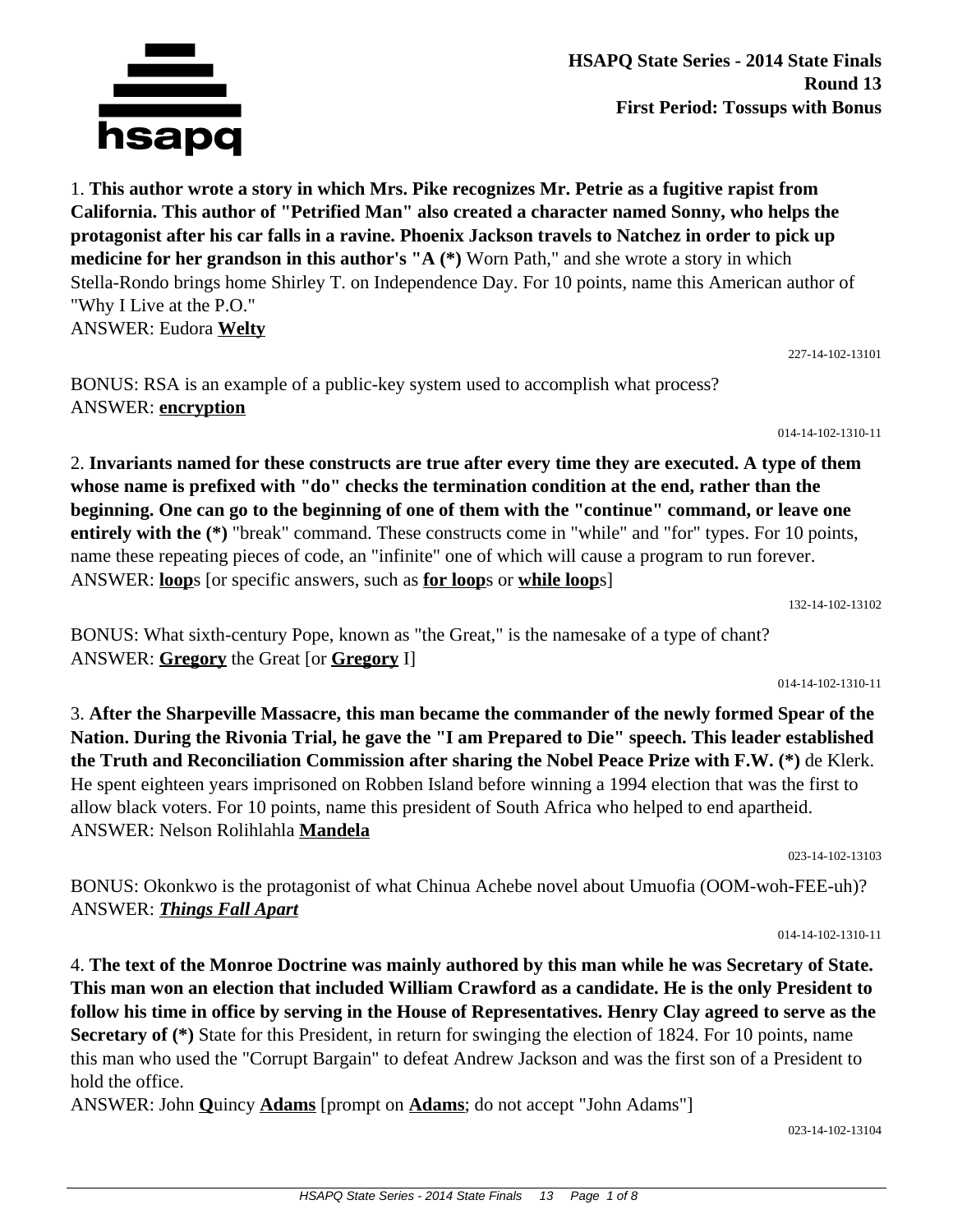BONUS: In May of 2013, mayor Dave Bing announced that what American city was forced to declare bankruptcy? ANSWER: **Detroit**

015-14-102-1310-11

5. **This MLB team's ballpark has stands in left field called the Crawford Boxes. During the 1990s and early 2000s, this team's lineup included the "Killer Bs," comprised of Derek Bell, Lance Berkman, Craig Biggio, and Jeff Bagwell. Tal's Hill and a train on a track above left field are features of this team's (\*)** Minute Maid Park. In 2013, this team drafted Mark Appel first overall and moved into the American League. For 10 points, name this MLB team that plays the Lone Star Series against its in-state rival Texas Rangers.

ANSWER: **Houston** Astros [or Houston **Astros**]

BONUS: What DNA base forms namesake dimers when exposed to UV light and is replaced by uracil in RNA?

ANSWER: **thymine** [or **T**; or **thymidine**]

048-14-102-1310-11

023-14-102-13105

6. **This quantity can be calculated as the square root of the ratio of the permittivity to the permittivity of free space. A material that is birefringent (BYE-ruh-FRIN-jent) has multiple values for this quantity. Snell's law gives the ratio of the angles of (\*)** incidence as a ratio of this quantity for two mediums. It is equal to the ratio of the speed of light in a vacuum to that in a particular medium. For 10 points, identify this quantity that is important to a phenomenon that makes straws appear bent in water. ANSWER: **index of refraction** [or **refractive index**]

226-14-102-13106

BONUS: What dictator of Cambodia and leader of the Khmer Rouge created the "killing fields?" ANSWER: **Pol Pot** [or **Saloth Sar**]

014-14-102-1310-11

7. **This goddess pulled a handful of hair out of the chest of Brontes after he placed her on his knee. This goddess killed the giants Otus and Ephialtes by tricking them into throwing a spear at each other. This goddess sent a boar to rampage through Calydon. (\*)** Actaeon was transformed into a stag after he witnessed her bathing in a stream, and Leto gave birth to this goddess on Delos with her brother. For 10 points, name this Greco-Roman goddess of the moon and the twin sister of Apollo. ANSWER: **Artemis** [or **Diana**]

227-14-102-13107

BONUS: What name is given to the moment of greatest intensity in a narrative, conventionally thought of as being followed by the "falling action"? ANSWER: **climax**

014-14-102-1310-11

8. **In** *Kafka on the Shore,* **Johnnie Walker kidnaps one of these animals named Goma. Bengalsky is decapitated by one of these animals named Behemoth in** *The Master and Margarita.* **Thomas Gray composed an ode on the death of a favorite one of these animals. T. S. Eliot included (\*)** "Bustopher Jones" and "Macavity" in "Old Possum's Book of Practical" ones. For 10 points, name this animal that, in a Tennessee Williams play, is "on a hot tin roof." ANSWER: **cat**s [or obvious equivalents]

198-14-102-13108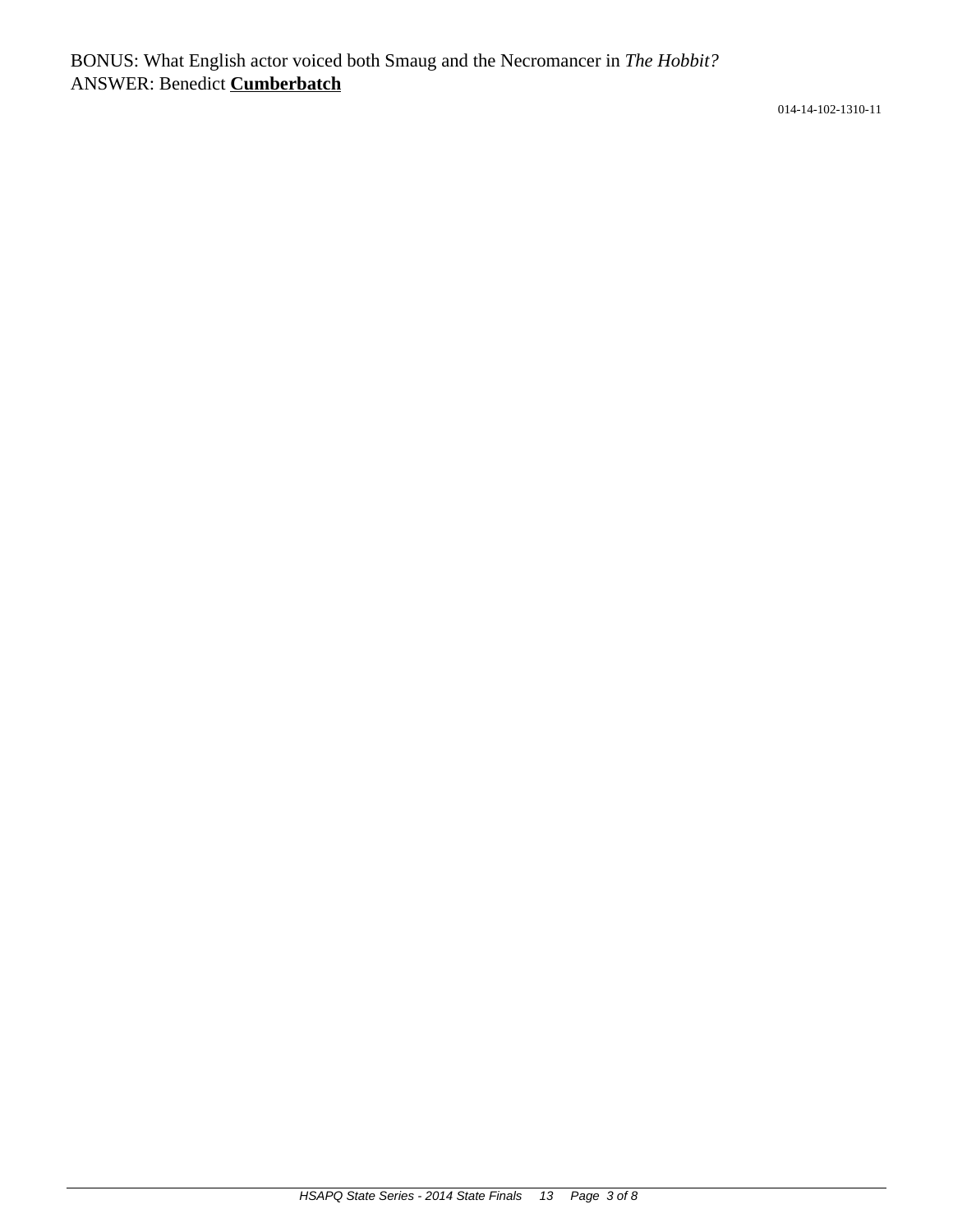## **Second Period: Directed Round**

## **SET A:**

1. BONUS: What Austrian composer developed the twelve-tone technique and composed the string sextet *Transfigured Night*? ANSWER: Arnold **Schoenberg**

2. BONUS: What letter denotes the speed of light in physics and is given to a vitamin also known as ascorbic acid?

3. BONUS: What Scottish mathematician developed logarithms and produced a number of tables with their

4. BONUS: This is a 20-second calculation question. A school brings six players to a quizbowl tournament. How many different ways are there to pick four players to play in a given round? ANSWER: **15**

190-14-102-1310-12

014-14-102-1310-12

015-14-102-1310-12

014-14-102-1310-12

2. BONUS: What politician forced Treaty of Velasco by defeating Santa Anna at San Jacinto (ha-SEEN-toe) to become the first president of the Republic of Texas? ANSWER: Sam **Houston**

3. BONUS: What Byzantine emperor was challenged by the Nika riots? ANSWER: **Justinian** I [or **Justinian** the Great]

1. BONUS: What Giuseppe Verdi opera is about an Ethiopian princess?

4. BONUS: This is a 20-second calculation question. What is the period of the sinusoid " $y = 3$  sine x"? ANSWER: **2 pi** radians [or **360** degrees]

190-14-102-1310-12

ANSWER: **c** values? ANSWER: John **Napier SET B:**



ANSWER: *Aida*

014-14-102-1310-12

014-14-102-1310-12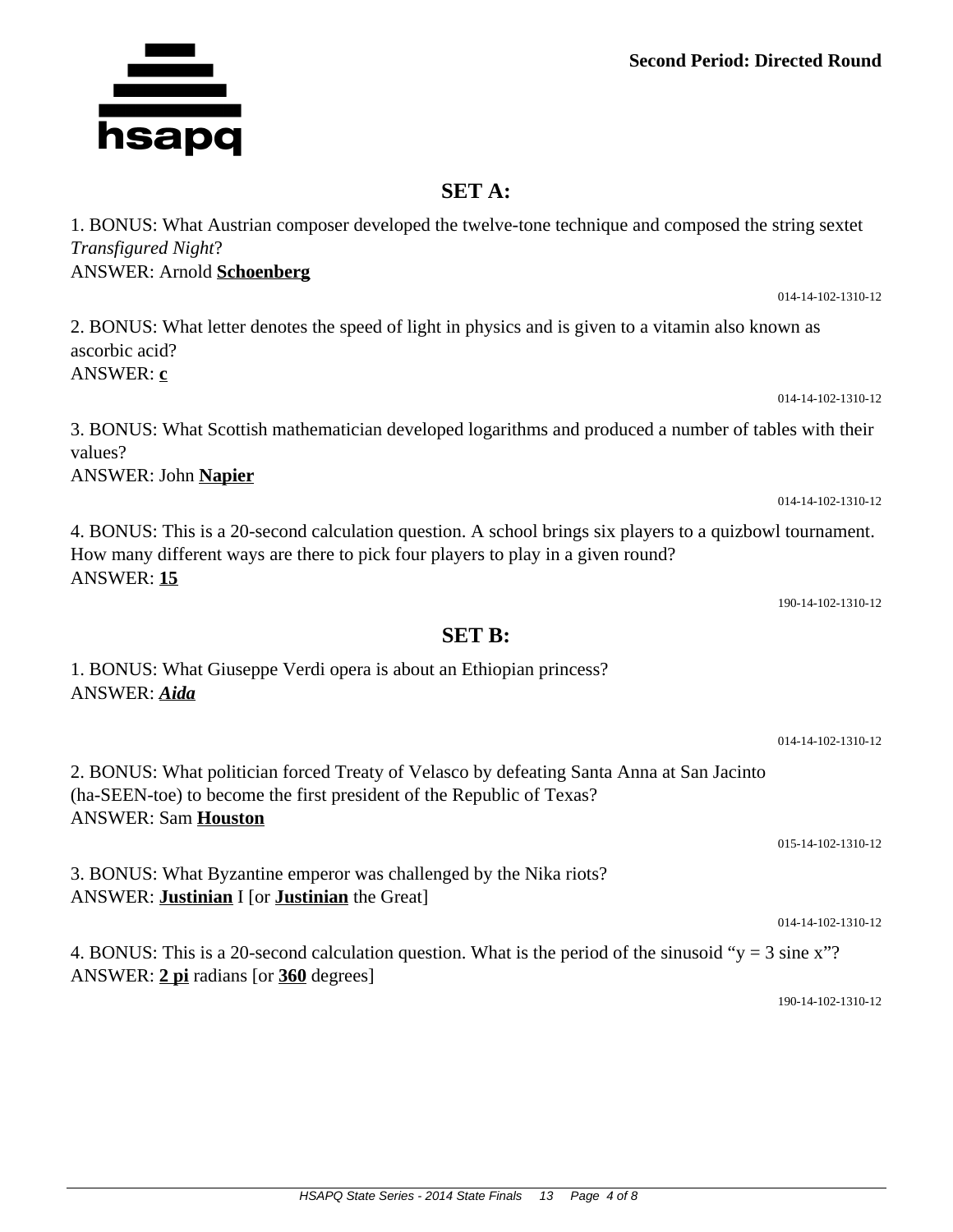**Third Period: Tossups With Bonus**

9. **In a 2000 Supreme Court case, this organization was allowed to expel New Jersey leader James Dale. This organization, one of the few Congressionally chartered groups in America, expanded during the conservationist era under the leadership of Daniel Carter Beard and Ernest Thompson. As of 2014, it has retreated from a policy prohibiting (\*)** gay members, but has not changed its stance on leaders. For 10 points, name this organization which teaches outdoor skills and patriotism. ANSWER: **Boy Scouts** of America

019-14-102-13109

BONUS: What poem's first section, "The Burial of the Dead," begins with the line, "April is the cruelest month?" ANSWER: *The Waste Land*

014-14-102-1310-11

10. **One of this author's characters is mentored by a church organist named Pistorius and frequently obsesses about his friend's mother, Frau Eva. In another of this author's novels, the protagonist spends his days listening to a river, eventually becoming a (\*)** ferryman, after his lover Kamala dies from a snakebite. This author wrote a novel set in Castalia about Joseph Knecht, who strives to become a Magister Ludi, or master of *The Glass Bead Game.* For 10 points, name this German author of *Demian* and *Siddhartha.*

ANSWER: Hermann **Hesse**

BONUS: What beautiful youth spurned Echo and died after falling in love with his own reflection? ANSWER: **Narcissus**

014-14-102-1310-11

190-14-102-13110

11. **The scientific name of an animal named for this color is** *Balaenoptera musculus.* **This color is produced by radiation from particles modeled by the Frank-Tamm formula. Ferrocyanide salts can be found in a pigment of this color named for Prussia. Stars of this color inhabit the left part of the Hertzsprung-Russell diagram, which includes the star (\*)** Rigel (RYE-jul). A solvated electron forms when alkali metals are dissolved in ammonia, displaying this color. It is not green, but solutions of copper ions are this color. For 10 points, what color does Rayleigh scattering impart to the sky? ANSWER: **blue**

239-14-102-13111

BONUS: This is a 30-second calculation question. If f(x) ["f of x"] equals  $4x+3$  and  $g(x)$  equals  $2x^2 - 5$ , find f composed with g; that is, find f of g of x. ANSWER: **8x<sup>2</sup> - 17**

037-14-102-1310-11

12. **The Euler-Mascheroni (OY-lur mash-uh-ROH-nee) constant is the limit of the difference between this function and the harmonic series. The coefficients of its Taylor series centered at one are the terms of the alternating harmonic sequence. Its derivative is (\*)** "one over x". The value of this function applied to a product of numbers equals the sum of this function applied to each number separately. Its base is approximately 2.718. For 10 points, name this function inverse to the exponential function. ANSWER: **natural log**arithm [or **base-e log**arithm]

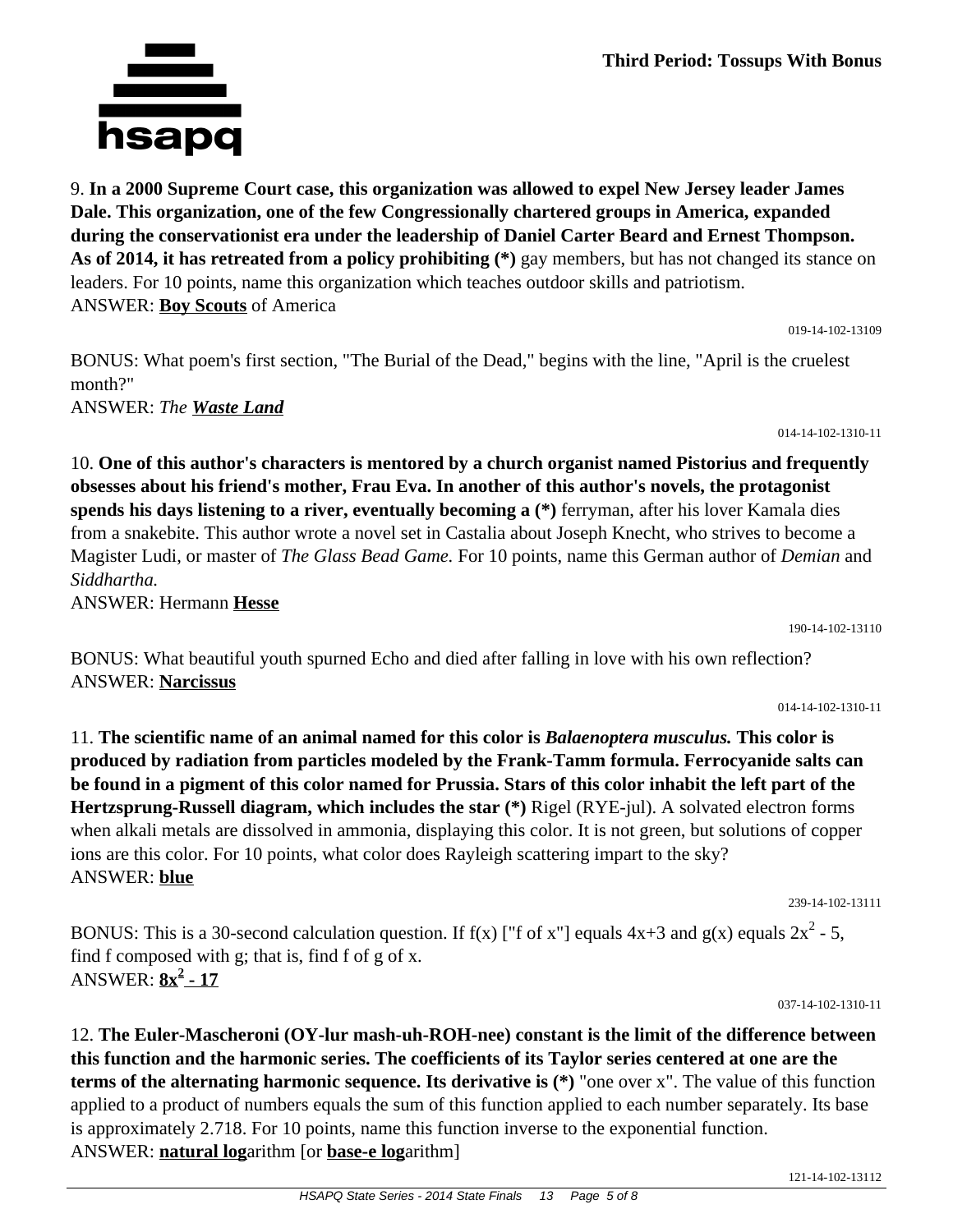BONUS: What protein, encoded by HIV, allows the synthesis of DNA from RNA? ANSWER: **reverse transcriptase** [or **RT**]

13. **Eight men died trying to end this event in Operation Eagle Claw. Frank Reynolds was the original host of a show started during this event; that show, later hosted by Ted Koppel, was ABC's**  *Nightline.* **Six people escaped this event thanks to the (\*)** Canadian Caper. This event was ended minutes after the inauguration of Ronald Reagan. For 10 points, name this event during the Carter administration that lasted for 444 days and included fifty-two Americans being held against their will in Tehran. ANSWER: **Iran hostage** crisis

BONUS: What Middle Eastern country is the headquarters of Al-Jazeera and will host the 2022 FIFA World Cup? ANSWER: **Qatar**

14. **Escaped slaves living in this area inspired Harriet Beecher Stowe's novel** *Dred.* **This area contains the larger of only two natural lakes in its state, Lake Drummond. George Washington surveyed it and suggested building a canal connecting the Albemarle Sound with the (\*)** Chesapeake Bay. This marsh's current borders touch Camden County in the south and the cities of Chesapeake and Suffolk in the north. For 10 points, name this swamp in southeast Virginia and northeast North Carolina. ANSWER: **Great Dismal** Swamp

BONUS: What Greek historian recorded the funeral oration of Pericles in his *History of the Peloponnesian War?* ANSWER: **Thucydides**

15. **The protagonist of a novel by this author convinces Captain Anderson to allow James Colley to perform a religious service on Anderson's ship. In another of his novels, Christopher Martin recounts his life as he dies in the North Atlantic. This author of** *Rites of Passage* **and** *Pincher Martin* **described how a dead (\*)** parachutist frightens a group of boys, who mistake the body for "the Beast" that haunts the island on which they have been stranded. For 10 points, name this British novelist of *Lord of the Flies.*

ANSWER: William **Golding**

BONUS: What Greek term denotes the use of excessive exaggeration as a figure of speech? ANSWER: **hyperbole**

16. **This man was taught music by the German Julius Weiss. He may have named one of his pieces after a club in Sedalia, Missouri. The title character is saved from being thrown into a wasps' nest in this composer's opera (\*)** *Treemonisha*. In the 1970s, one of his pieces became the theme song for the movie *The Sting*. This man wrote the compositions "The Entertainer" and "Maple Leaf Rag." For 10 points, name this African-American composer known as the "King of Ragtime." ANSWER: Scott **Joplin**

052-14-102-13116

014-14-102-1310-11

121-14-102-13114

014-14-102-1310-11

121-14-102-13115

023-14-102-13113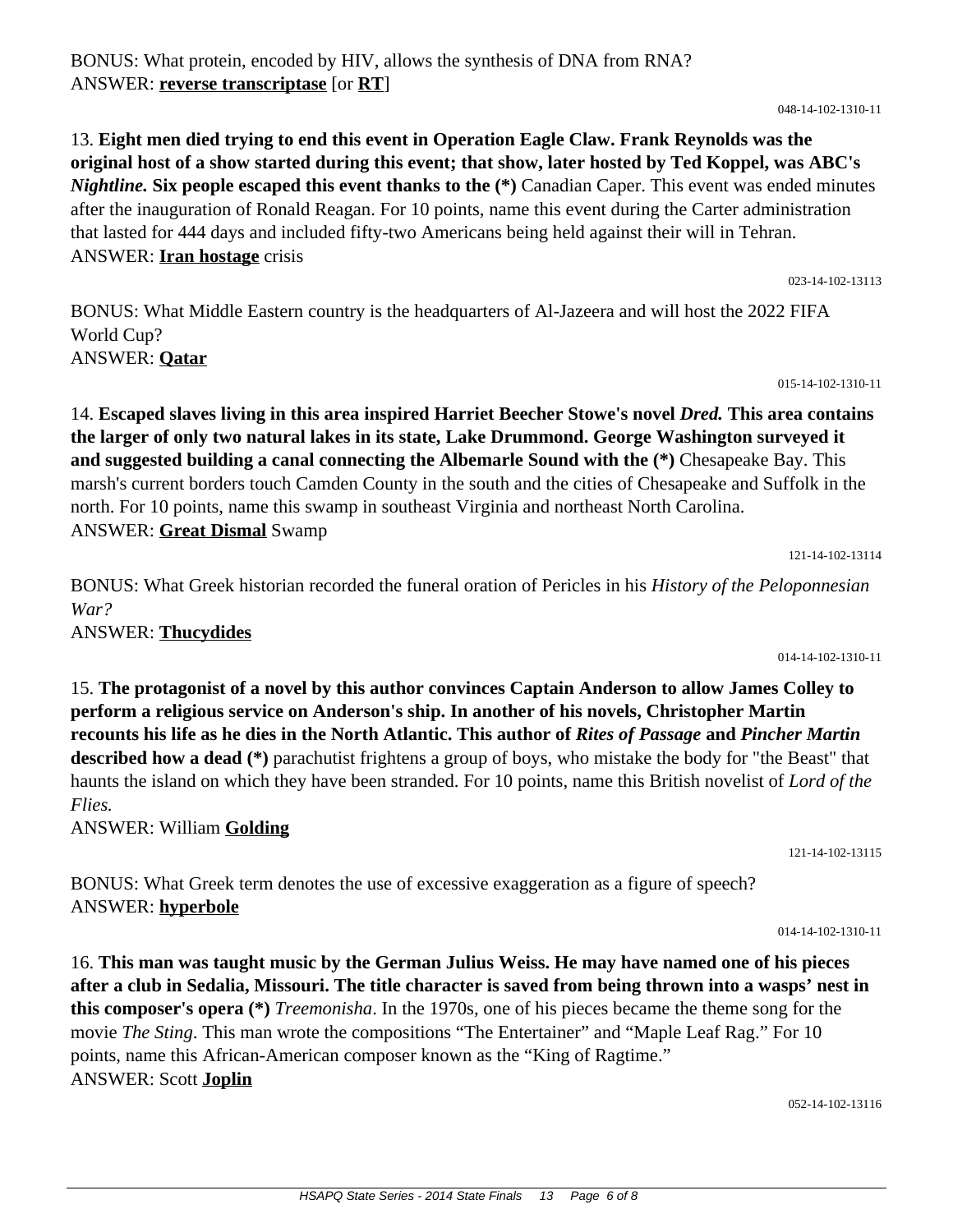BONUS: The protagonist of what novel dreams of lions on a beach in Africa, and continuously mentions the baseball player Joe DiMaggio as his idol? ANSWER: *The Old Man and the Sea*